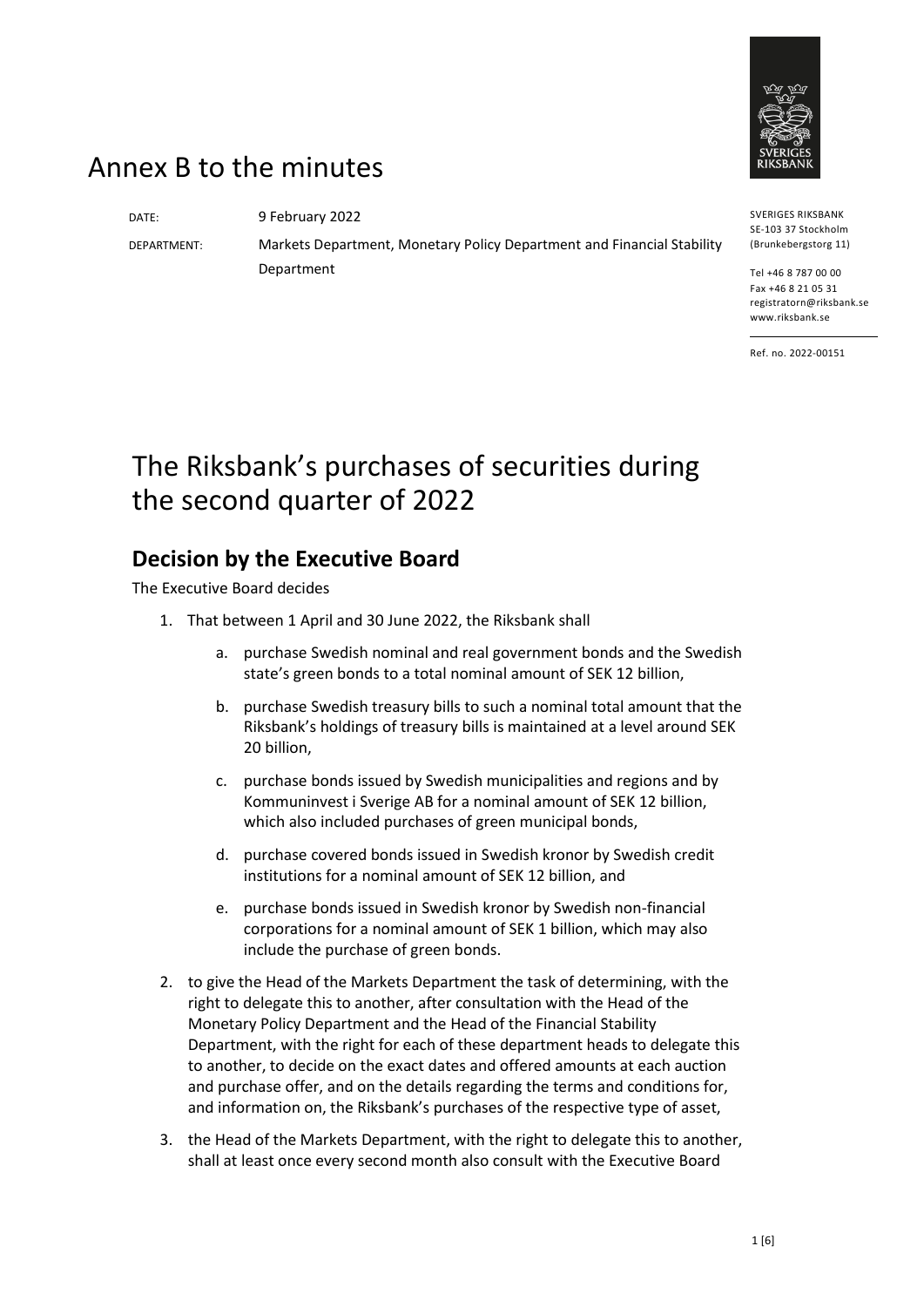

regarding guidelines for the Riksbank's purchases of the respective type of asset to be made in the period up to the next consultation, and

4. to publish the decision on Thursday 10 February 2022, at 09.30.

### **Background**

As part of the measures to counter the effects of the coronavirus pandemic on the Swedish economy, the Riksbank implemented a comprehensive programme for the purchase of assets for monetary policy purposes, starting in March 2020. The programme included purchases of Swedish treasury bills and government bonds, bonds issued by Swedish municipalities and regions and Kommuninvest i Sverige AB (below also referred to as municipal bonds), covered bonds issued by Swedish institutions and bonds and commercial paper issued by Swedish non-financial corporations. Within the scope of this programme, the Riksbank bought the Swedish state's green bonds and green municipal bonds. Moreover, the purchases of corporate bonds were limited to bonds issued by companies deemed to comply with international standards and norms for sustainability. The programme expired on 31 December 2021.

This asset purchase programme and the Riksbank's other measures during the pandemic have contributed to a gradual stabilisation of the financial markets, resulting in lower interest rates and better functionality. The programme has therefore contributed to the recovery in the Swedish economy. The scope and focus of the measures have continually been adapted to changes in the economic outlook.

From the start of the asset purchase programme in March 2020 until it expired on 31 December 2021, the Riksbank purchased government bonds for SEK 91.0 billion, municipal bonds for SEK 109.0 billion, covered bonds for SEK 435.0 billion and corporate bonds for SEK 13.0 billion. The Riksbank no longer has any holdings of commercial paper. The Riksbank's purchases of treasury bills had resulted in holdings amounting to SEK 20.0 billion on 31 December 2021. Together with the government bonds purchased by the Riksbank in accordance with decisions taken before the pandemic, this means that the Riksbank's total asset holdings amounted to SEK 926.5 billion as of 31 December 2021.

To keep the holding approximately unchanged, the Riksbank has during the period 1 January to 8 February 2022 purchased government bonds for SEK 5.8 billion, municipal bonds for SEK 6.0 billion, covered bonds for SEK 5.0 billion and corporate bonds for SEK 0.4 billion. The Riksbank's purchases of treasury bills during the same period have resulted in a holding equivalent to SEK 23.0 billion. In total, the Riksbank's asset holdings amounted to SEK 946.7 billion on 8 February 2022.

### **Considerations**

Over the past two years, the pandemic has led to dramatic fluctuations, but the world economy has largely recovered following the sharp decline in the outbreak of the pandemic. Although the rapid spread of infection will dampen developments somewhat at the beginning of the year, the pandemic is expected to have small effects on overall demand going forward and growth prospects are good. However, the rapid changes in demand during the pandemic have led to supply restrictions both in terms of goods and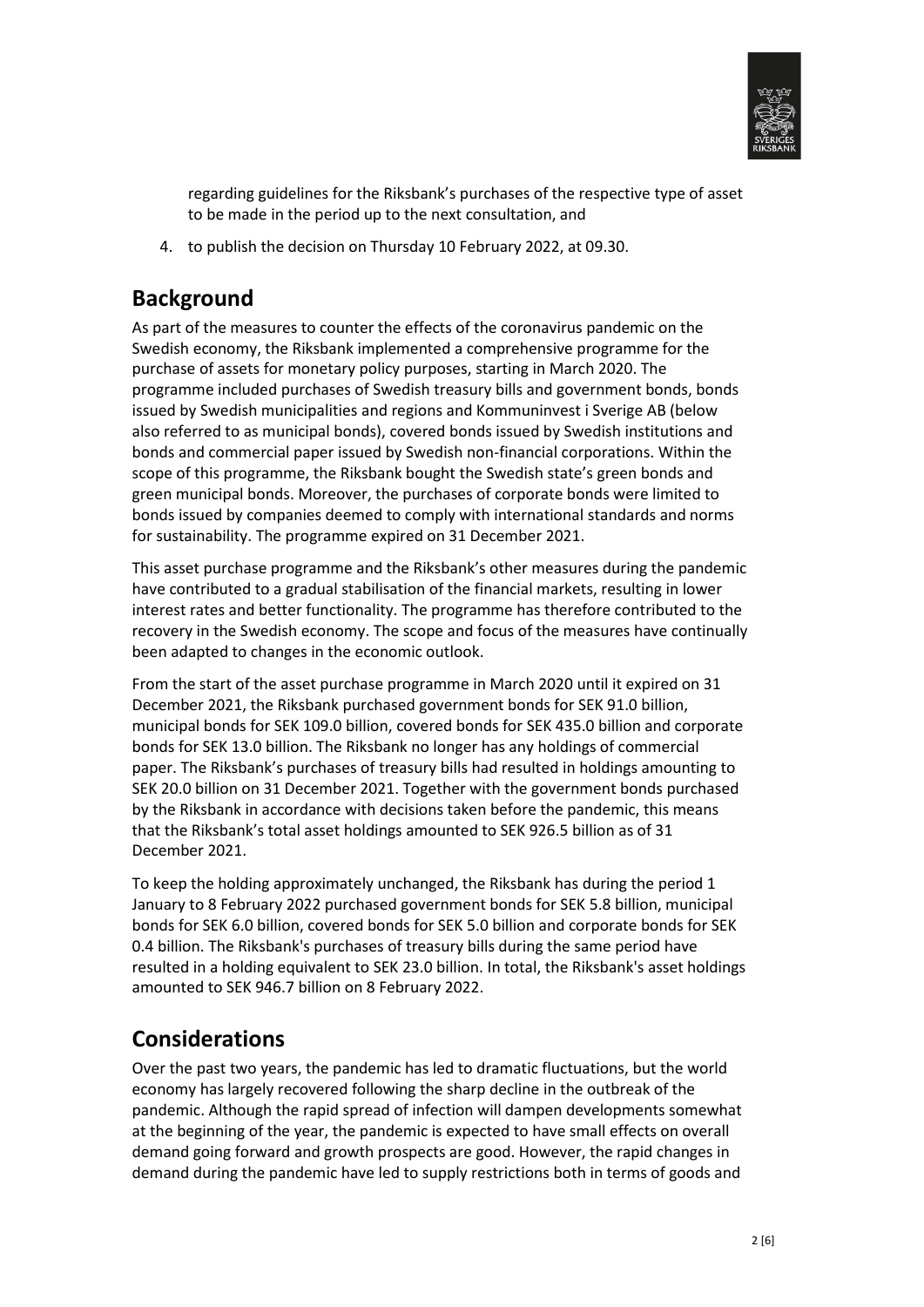

services, problems that are expected to slow down this year as demand grows more slowly and production capacity is adapted. In the Swedish economy, activity is continuing to increase. Although the highest growth rates are considered to be behind us, and the increased spread of infection is expected to dampen GDP in the short term, economic activity is nevertheless expected to strengthen going forward and the situation in the labour market will continue to improve.

As in the rest of the world, inflation in Sweden rose rapidly in 2021, albeit considerably less than in many other countries. The increase is largely explained by rapidly rising energy prices, but in many countries measures of underlying inflation have also risen. This is particularly evident in countries such as the United States and the United Kingdom. The Riksbank does not expect energy prices to continue to rise in 2022, which is also reflected in forward pricing. This is an important reason why CPIF inflation will fall back to around 1 per cent at the end of the year and then rise and be close to the target from mid-2023.

Underlying inflation increased during the second half of last year as a result of high demand and supply restrictions. At the same time, it is moderate in relation to other countries, and inflation expectations are close to two per cent. Companies' costs have increased as a result of energy prices, but also as a result of strong increases in commodity prices, higher transport costs and a shortage of components. The Riksbank assesses that companies will transfer some of their increased costs to consumers. Together with a weaker krona, this contributes to inflation excluding energy being expected to continue to rise slightly further until mid-2022, and then to decline somewhat when pandemic-related supply restrictions decrease.

Monetary policy needs to give continued support for inflation to be close to the target in the slightly longer term. A continued high demand and a somewhat higher rate of wage increase mean that CPIF inflation excluding energy is estimated to be close to 2 per cent during the entire forecast period.

The risk of inflationary pressures becoming significantly and lastingly higher than in the forecast has increased, as a result of the recent surprisingly high inflation figures. However, inflation has on average undershot the target of 2 per cent in recent decades and the Executive Board has emphasised that if inflation overshoots the target for a time, this does not necessarily mean that monetary policy will be tightened. The development of inflation is uncertain, and large fluctuations are expected in the near term. The Riksbank will therefore continue to regularly assess how lasting the higher inflation is, in the light of new information. If necessary, the Executive Board will adapt its monetary policy.

#### **Purchases of securities during the second quarter of 2022**

The asset purchase programme initiated in March 2020 expired on 31 December 2021 (ref.no. 2020-00861). The scope of the future purchases will be adjusted so that the total holdings develop in a way that contributes to well-balanced monetary policy. Purchasing decisions are taken for one quarter at a time. As with the purchases in the first quarter of 2022, the asset purchases made by the Riksbank during the second quarter will be focused on compensating for maturing assets.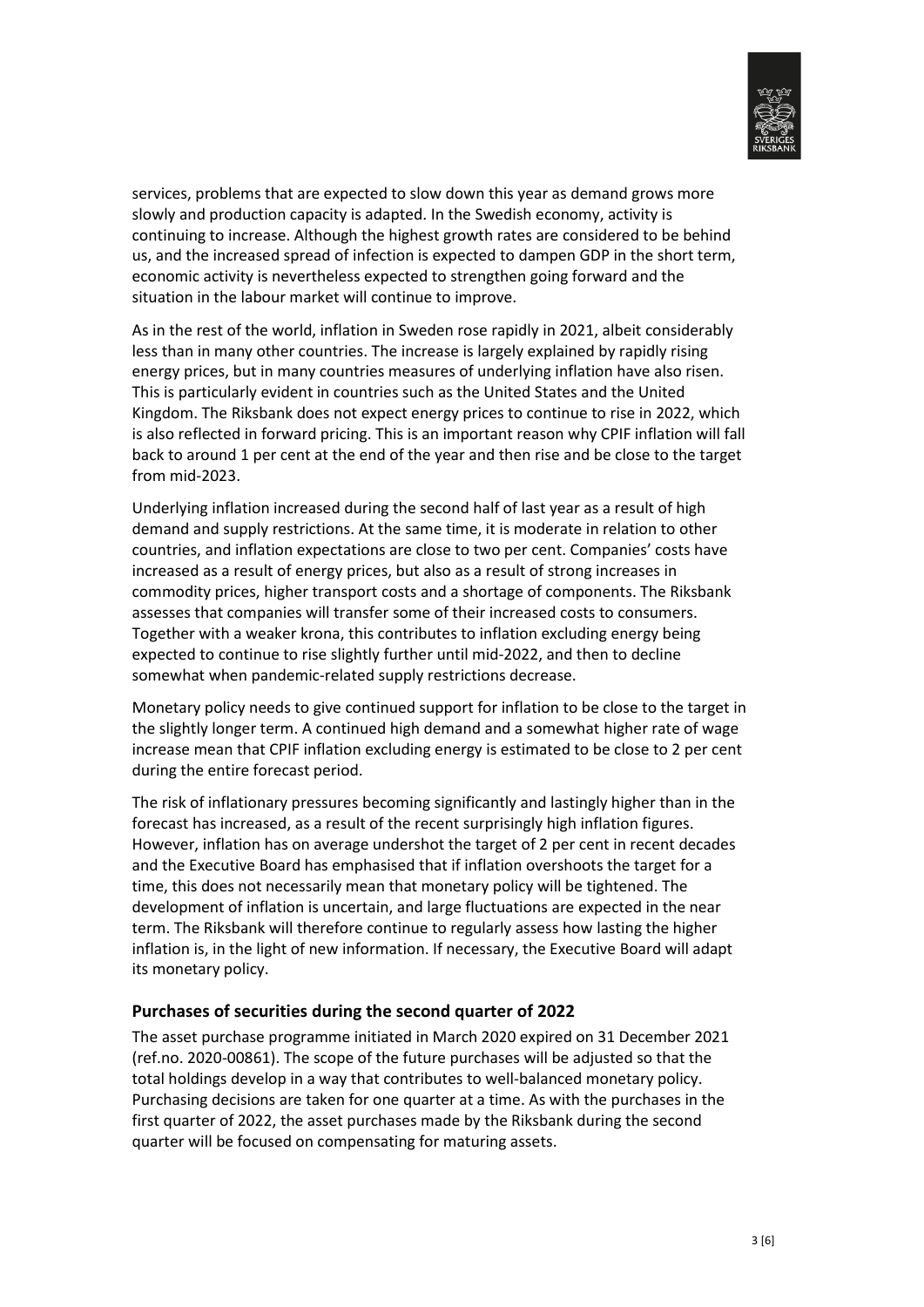

Monetary policy needs to give continued support to the economy for inflation to be close to the inflation target in the slightly longer term. The Executive Board is now deciding on the purchase of assets during the second quarter of 2022, which will compensate for future maturities and thereby approximately maintain the Riksbank's holdings. The scope of the purchases carried out in the second quarter of 2022 is largely in line with the expectations of market participants. The Executive Board also forecasts that the asset holdings will remain approximately unchanged in 2022 and that the total holdings will gradually decrease thereafter.

The purchases included in this decision shall be implemented with such an allocation and according to such terms and conditions that they can be assessed as compatible with the appropriate provisions regarding the prohibition of monetary financing, in accordance with the instructions in the Executive Board decision dated 9 February 2021 (ref.no. 2021-00257). This means that purchases will continue to be designed based on the principle that the Riksbank should not hold a predominant share of the total outstanding stock of assets issued by the Swedish state, Swedish municipalities and regions, as well as Kommuninvest i Sverige AB and publicly-owned companies.

It is therefore appropriate that between 1 April and 30 June 2022, the Riksbank purchases nominal and real Swedish government bonds and Swedish sovereign green bonds for a total nominal value of SEK 12 billion, municipal bonds for a nominal amount of SEK 12 billion, and covered bonds issued in Swedish kronor by Swedish credit institutions for a nominal amount of SEK 12 billion. Within the amount allocated for purchases of municipal bonds, the Riksbank may continue to purchase green municipal bonds.

Correspondingly, it is appropriate that the Riksbank continues to purchase Swedish treasury bills during the same period. The treasury bills purchased so far by the Riksbank in 2021 and 2022 have, to some extent, matured and will continue to mature in the second quarter of 2022. It is therefore appropriate that between 1 April and 30 June 2022, the Riksbank purchases these assets for such a nominal total amount that the total holdings of treasury bills in the Riksbank's asset portfolio is maintained at a level around SEK 20 billion, in accordance with the instructions in the Executive Board decision dated 9 February 2021 (ref.no. 2021-00257).

In addition to the purchases of bonds and treasury bills stated above, the Riksbank shall during the second quarter of 2022 purchase bonds issued in Swedish kronor by Swedish non-financial corporations for a nominal amount of SEK 1 billion.

The Riksbank's asset purchases are justified for monetary policy reasons and are made pursuant to Chapter 6, Article 5 of the Sveriges Riksbank Act (1988:1385). Continued offers to purchase bonds and treasury bills are contributing to a broad pass-through of monetary policy into interest-rate setting.

#### **Instructions for purchases in the second quarter and risk assessment**

For the Riksbank to ensure that the asset purchases have a broad pass-through into rate-setting, they should continue to be made in a market-neutral way and through bid procedures on the secondary market. Purchases of corporate bonds can also be made on the secondary market in the form of bilateral purchases; see the instructions conferred by the Executive Board decision of 31 August 2020 (ref.no. 2020-00861) and 6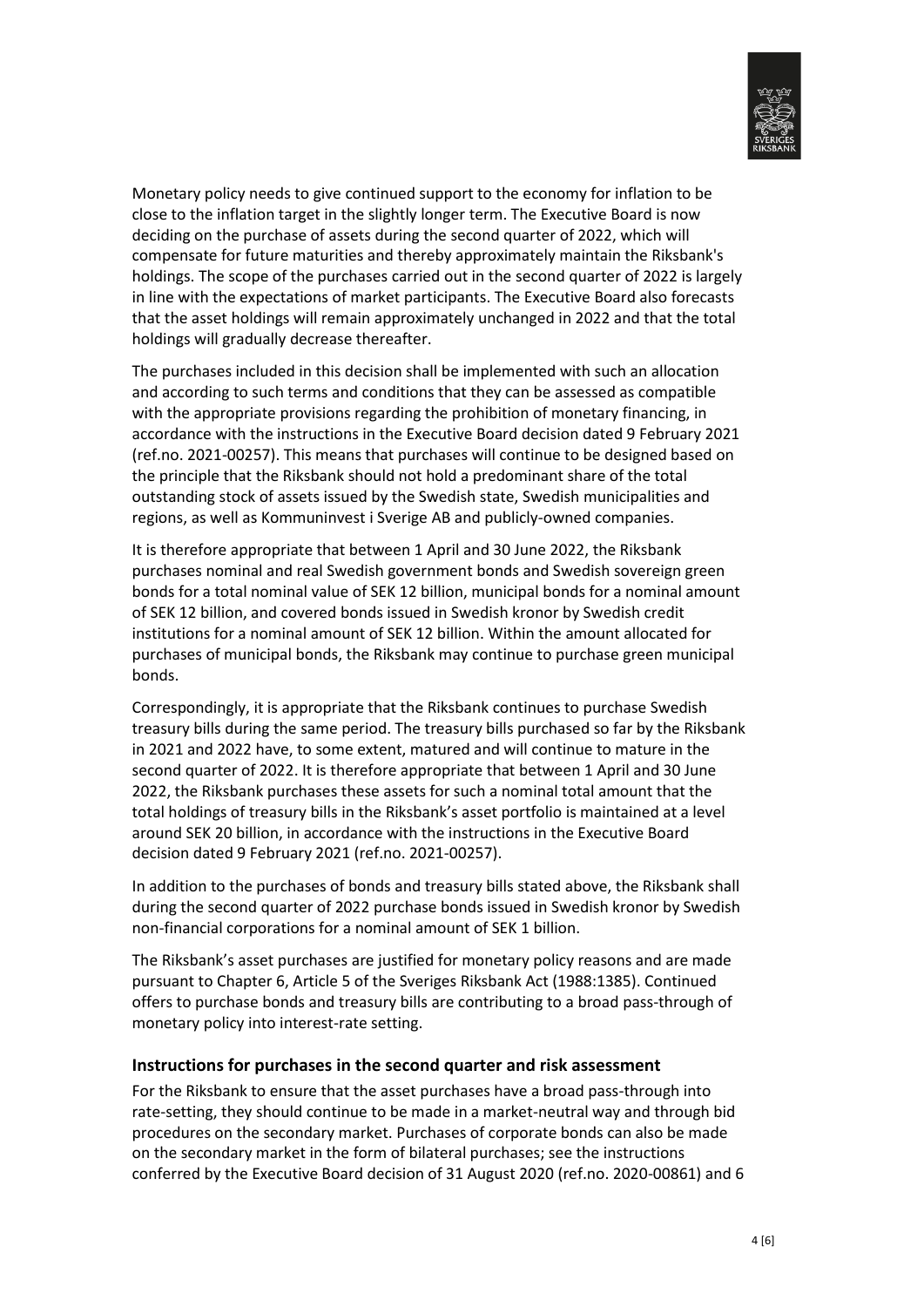

November 2020 (ref.no. 2020-01133). Purchases of corporate bonds shall also comply with the instructions in the Executive Board decision on sustainability dated 25 November 2020 (ref.no. 2020-00861).

The Riksbank's purchases of government bonds shall be in accordance with the instructions in the Executive Board decision on government bond purchases dated 27 April 2020 (ref.no. 2020-00380). The government bond with the original maturity of 50 years, issued by the Swedish National Debt Office in June 2021, will not be included in the Riksbank's purchase of nominal government bonds.

The Riksbank's offer to purchase municipal bonds shall be in accordance with the instructions in the Executive Board decision dated 15 May 2020 (ref.no. 2020-00511). This means that the Riksbank shall offer to buy municipal bonds so that the holdings over time as far as possible reflect the outstanding stock of bonds with regard to, for example, issuer, maturity and credit-rating.

The purchases of green government bonds and green municipal bonds shall follow the instructions in the Executive Board's decision dated 25 November 2020 (ref.no. 2020- 00861), which means that they shall be managed according to the same terms and conditions as apply to the other government bonds and municipal bonds respectively.

Purchases of covered bonds shall be made in accordance with the instructions in the Executive Board decision on purchases dated 27 April 2020 (ref.no. 2020-00401) and shall include bonds with maturities of over one year.

Purchases of treasury bills shall be made in accordance with the instructions in the part of the Executive Board's decision dated 25 November 2020 that refers to these securities (ref.no. 2020-00861).

The Riksbank's measures normally have several different, partly uncertain and sometimes unpredictable, consequences for the social economy and the Riksbank's own finances. The benefits of each measure from a monetary policy perspective need to be weighed against its potentially negative impact on the financial system, such as changed expectations from various agents and other long-term risks. The purchases to be made in accordance with this decision entail some increased financial risks for the Riksbank, in relation to not making the purchases. At the same time, the increase in the financial risks is counteracted to some extent by norm-based negative screening when purchasing corporate bonds. The Riksbank considers that the benefits of the various asset purchases outweigh their possible drawbacks. The current risks are still deemed to still be manageable.

#### **Detailed design of the asset purchases**

It is the responsibility of the Head of the Markets Department, with the right to delegate to another person, to decide on the exact date and offered amounts at each reverse auction and offer to purchase, and on the closer details regarding terms and conditions for, and information on, the Riksbank's purchases of assets. The decisions shall be taken after consultation with the Head of the Monetary Policy Department and the Head of the Financial Stability Department, with the right for each of them to delegate to another person.